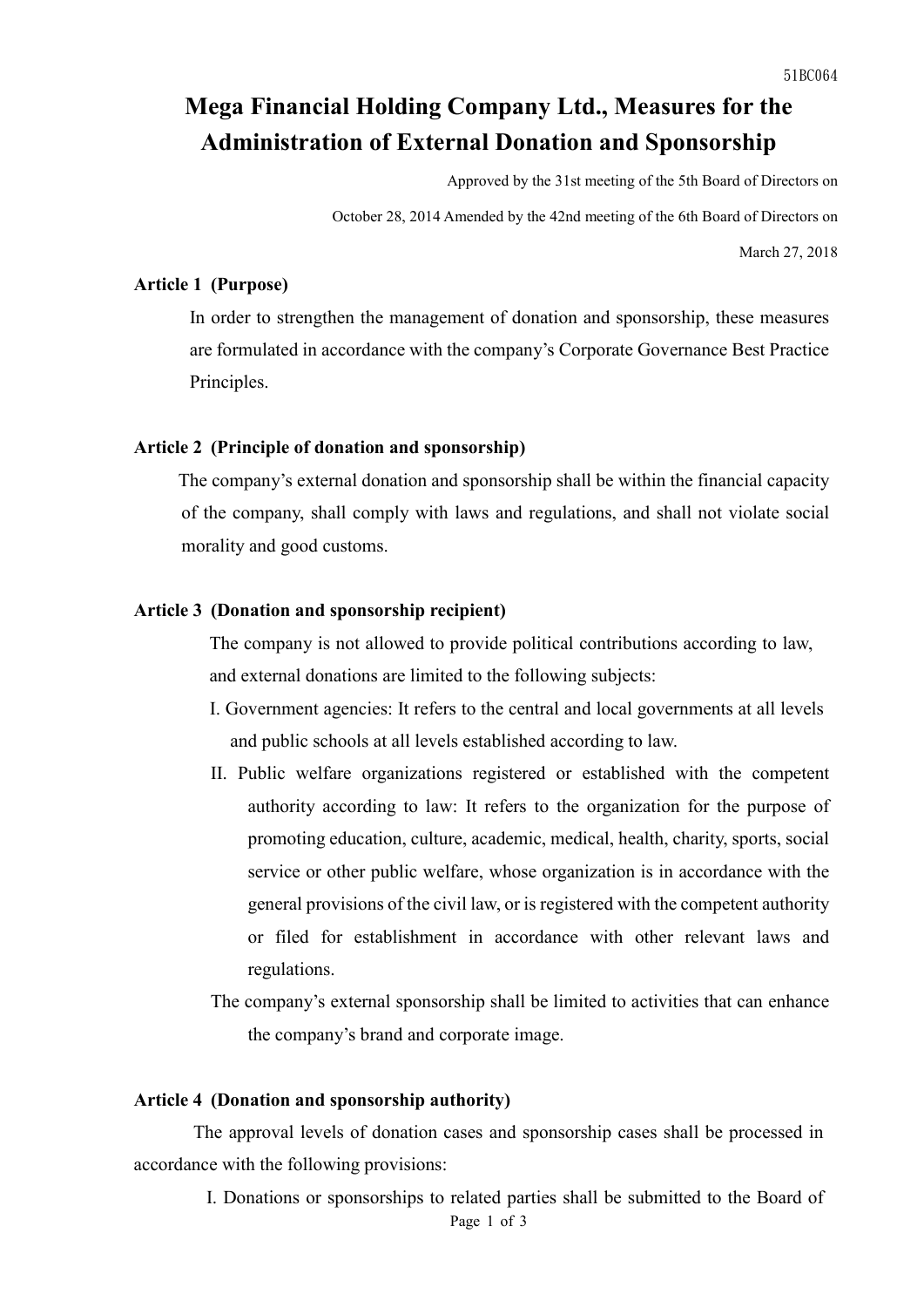Directors for deliberation. The term "related party" refers to the related party regulated by the financial reporting standards for securities issuers.

- II. If a single donation or sponsorship to a non-related person or the total annual donation or sponsorship amount to the same subject is less than NT \$3 million, it shall be approved by the President. If the amount is more than NT \$3 million, but less than NT \$5 million, it shall be approved by the Chairman of the Board. If the amount is more than NT \$5 million, it shall be approved by the Board of Directors.
- III. When the total amount of donation or sponsorship exceeds the annual budget, each subsequent donation or sponsorship shall be submitted to the Board of Directors for deliberation. However, donations of a public nature for emergency relief due to major natural disasters may be approved by the Chairman of the Board of Directors first, and then submitted to the Board of Directors for approval.

#### **Article 5 (Audit supervision)**

The review of the company's donation and sponsorship cases shall include the cause, subject, method, amount and property transfer method.

The company shall regularly summarize the donation and sponsorship and submit a report to the Board of Directors.

#### **Article 6 (Information disclosure)**

If the Board of Directors of the company makes a donation to a related person or a major donation to a non-related person, it shall issue a major information notice before the trading hours of the next business day. Donations to related parties and public welfare organizations shall be disclosed in the annual report or in other ways. The term "major donation to a non-related person" as mentioned in the preceding paragraph refers to the amount of each donation or the accumulated donation to the same subject within one year reaching NT \$100 million or more, or reaching 1% of the net worth or 5% or more of the paid in capital in the latest financial statements certified by an accountant.

The term "within one year" referred to in the preceding paragraph is based on the date of the meeting of the Board of Directors and is calculated by tracing one year ahead.